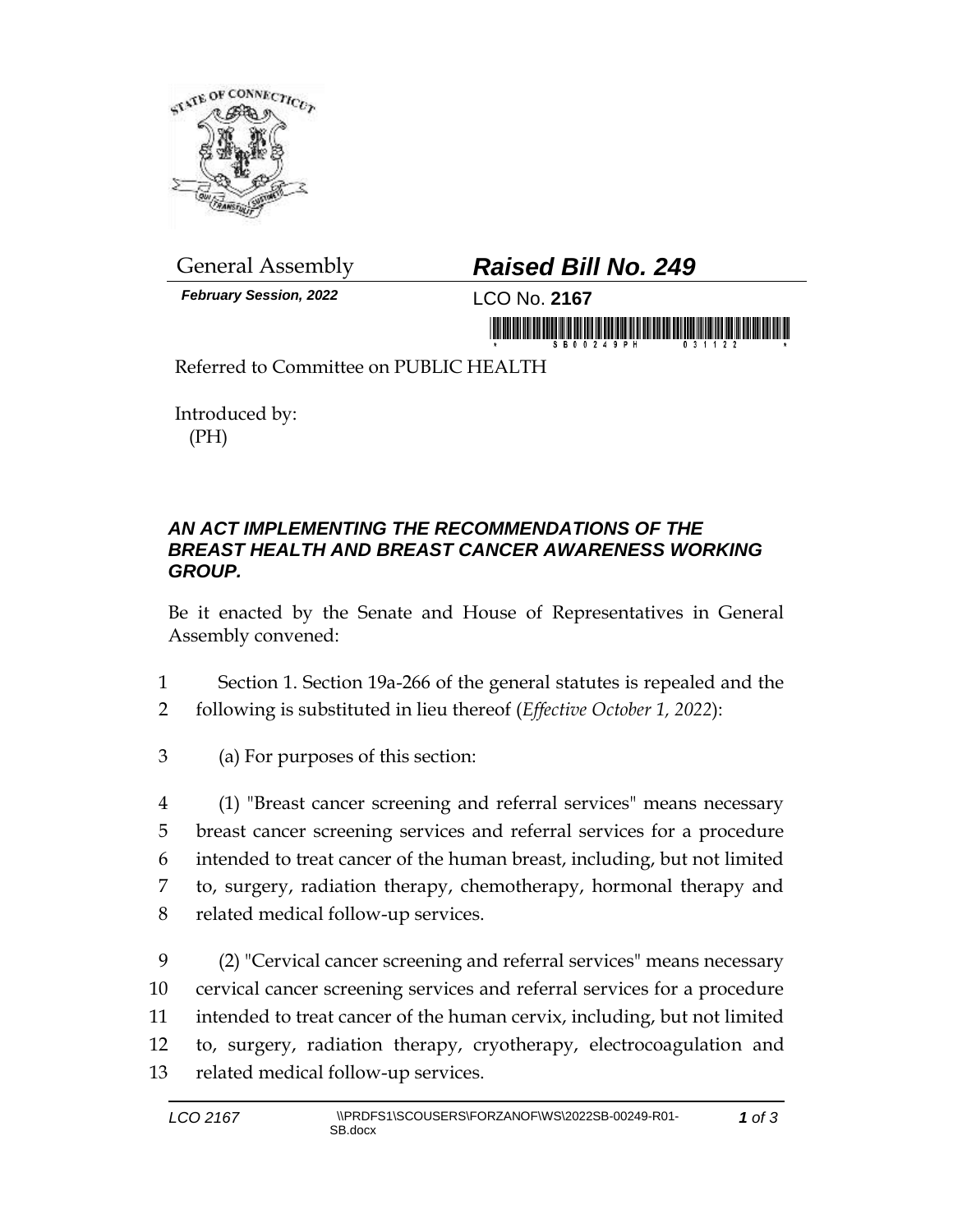(3) "Tomosynthesis" means a digital x-ray mammogram that creates two-dimensional and three-dimensional images of the breasts.

 **[**(3)**]** (4) "Unserved or underserved populations" means women who are: (A) At or below two hundred fifty per cent of the federal poverty level for individuals; (B) without health insurance that covers breast cancer screening mammography or cervical cancer screening services; and (C) twenty-one to sixty-four years of age.

 (b) There is established, within existing appropriations, a breast and cervical cancer early detection and treatment referral program, within the Department of Public Health, to (1) promote screening, detection and treatment of breast cancer and cervical cancer among unserved or underserved populations, while giving priority consideration to women 26 in minority communities who exhibit higher rates of breast cancer and 27 cervical cancer than the general population, (2) educate the public regarding breast cancer and cervical cancer and the benefits of early detection, and (3) provide counseling and referral services for treatment.

(c) The program shall include, but not be limited to:

 (1) Establishment of a public education and outreach initiative to publicize breast cancer and cervical cancer early detection services and the extent of coverage for such services by health insurance; the benefits of early detection of breast cancer and the recommended frequency of screening services, including clinical breast examinations and 36 mammography, which shall include, where possible, tomosynthesis; and the medical assistance program and other public and private programs and the benefits of early detection of cervical cancer and the 39 recommended frequency of pap tests and tests for human papillomavirus;

 (2) Development of professional education programs, including the benefits of early detection of breast cancer and the recommended frequency of mammography and the benefits of early detection of 44 cervical cancer and the recommended frequency of pap tests and tests